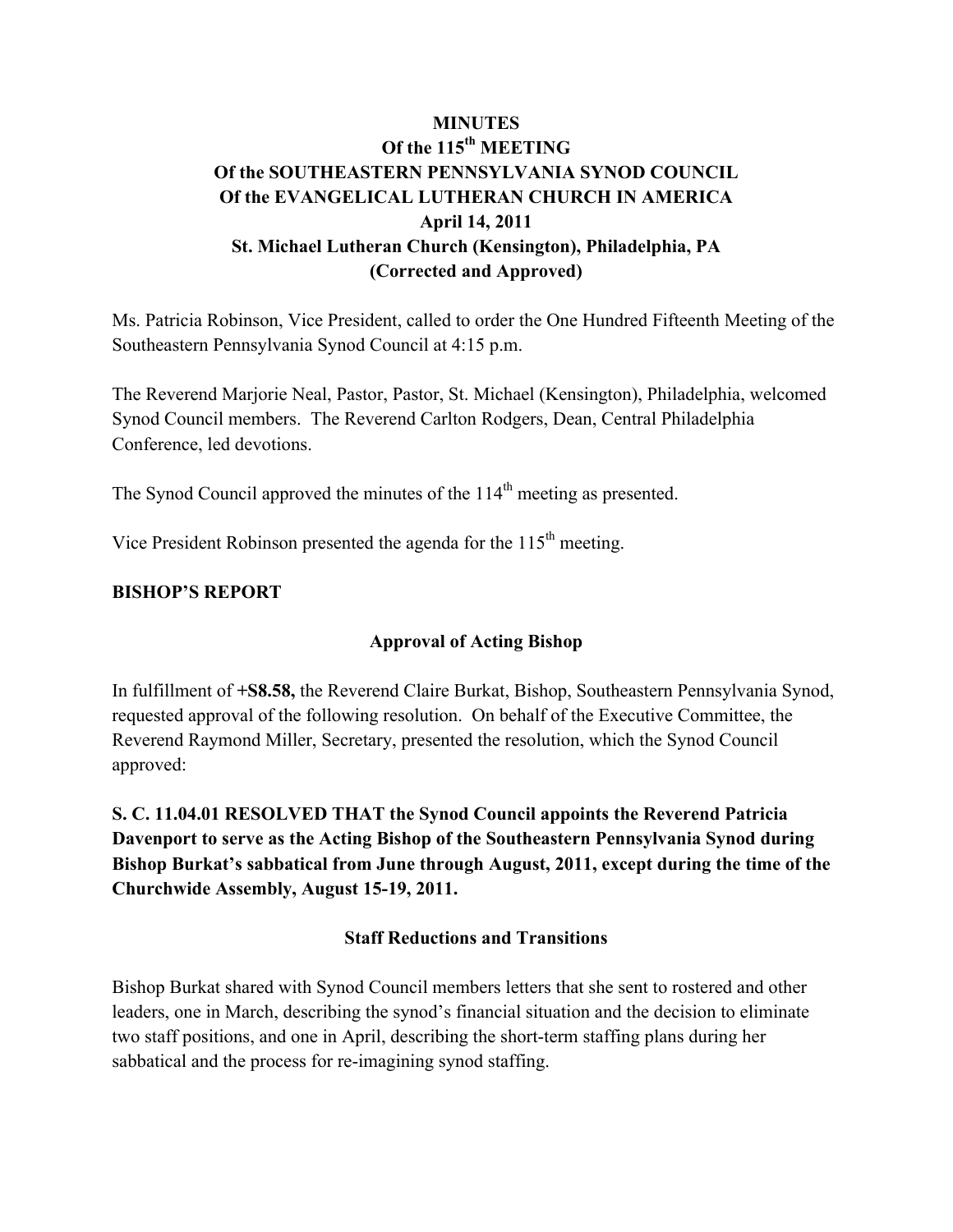#### **Richard Reimet Appreciation Dinner**

Bishop Burkat reported that an appreciation dinner for Mr. Richard Reimet, Treasurer, is planned for Sunday, May, 15, 2011, 6:00 p.m., at the Lutheran Theological Seminary at Philadelphia. In addition, a mission fund in Mr. Reimet's honor has been established.

#### **2011 Synod Assembly**

"The Once and Future Church" is the theme of the 2011 Synod Assembly, May 6-7, at the Franconia Mennonite Church, Telford.

#### **Action on the Roster**

Bishop Burkat presented the following resolution, which the Synod Council approved:

# **S. C. 11.04.02 RESOLVED THAT the Southeastern Pennsylvania Synod Council grants** *on leave from call* **status for a first year to the Reverend Jonathan Suloff, effective May 24, 2011.**

#### **Redeemer (East Falls), Philadelphia**

Bishop Burkat reviewed the status of *Southeastern Pennsylvania Synod of the ELCA v. Stanley Meena and Judith Gotwald and the Evangelical Lutheran Church of the Redeemer a/k/a Redeemer Lutheran Church* and *Epic Mortgage and Funding, LLC v. Southeastern Pennsylvania Synod of the ELCA*.

#### **EXECUTIVE COMMITTEE REPORT**

Vice President Robinson encouraged Bishop Burkat to "relax, reflect, and rejuvenate [her] soul" during her sabbatical. She then thanked the following Synod Council members, who have served two consecutive terms: Tracey Beasley, Barbara Spencer, and Barry Stock.

The Reverend Patricia Davenport, Assistant to the Bishop, noted that some of this synod's ministries would be highlighted at the 2011 Churchwide Assembly, including the Welcome Center, Philadelphia.

#### **SECRETARY'S REPORT**

Secretary Miller reported that the Synod Council positions held by Ms. Wendy Long, Delaware Conference Representative, and the Reverend Diedone Diela Panzo, Clergy, were open. He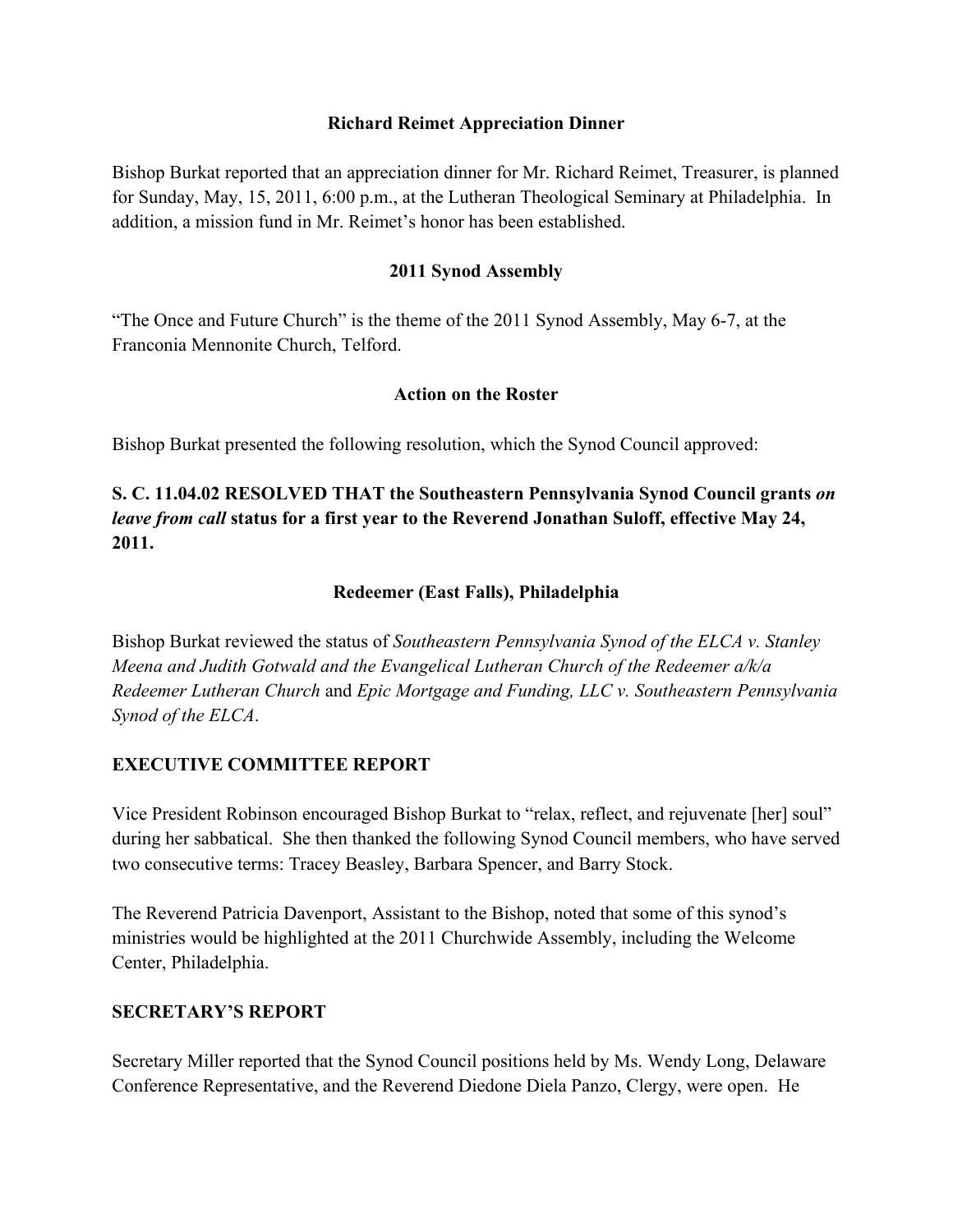added that, at its June meeting, the Synod Council would need to consider candidates to fill these two positions and, assuming that there are no nominees for Lower Montgomery and Upper Montgomery Conference Representative positions at the Synod Assembly, those two as well.

Secretary Miller then, as a Church Council (ELCA) member, reported on the Church Council meeting, held on April 8-10, 2011:

- The Church Council approved a joint mission statement between the ELCA and the African Methodist Episcopal Zion Church.
- The Church Council recommended to the 2011 Churchwide Assembly the approval of the ELCA Malaria Campaign as a major fund-raising initiative with a goal of \$15 million by 2015.
- The Church Council also recommended to the 2011 Churchwide Assembly the approval of the social statement *Genetics, Faith and Responsibility.*
- The Church Council is finalizing recommendations from the *Living Into the Future Together* (LIFT) Task Force for presentation to and approval by the 2011 Churchwide Assembly. He noted the following recommendation regarding the relationship between the churchwide organization and synods: "A primary role for the churchwide organization is to support and build the capacity of synods, which are best positioned to work directly with congregations in planning and carrying out God's mission."

Secretary Miller concluded by saying that he has been in the unique position of participating in the processes by which both the churchwide organization and the synod have struggled with issues related to declining income. Since the churchwide organization has been about six months ahead of the synod in this process, he reminded Synod Council members that there is "life after death" and "opportunity in crisis."

# **TREASURER'S REPORT**

The Reverend Christopher Weidner, Chair, Finance Committee, presented the Treasurer's Report:

- Partnership Support for February and March 2011 was \$396,869, a decrease of \$39,844, or 9.1%, compared to the same period in 2010.
- World Hunger for February and March 2011 was \$21,323, a decrease of \$6,022, or 22%, compared to the same period in 2010.
- Lutheran Charities for February and March 2011 was \$70,272, an increase of \$42,326, or 151.4%, compared to the same period in 2010.

Ms. Carol Ann Murray, Mission Support Specialist, noted that the percentage of decrease in Partnership Support has been reduced from 19% to 9.1%.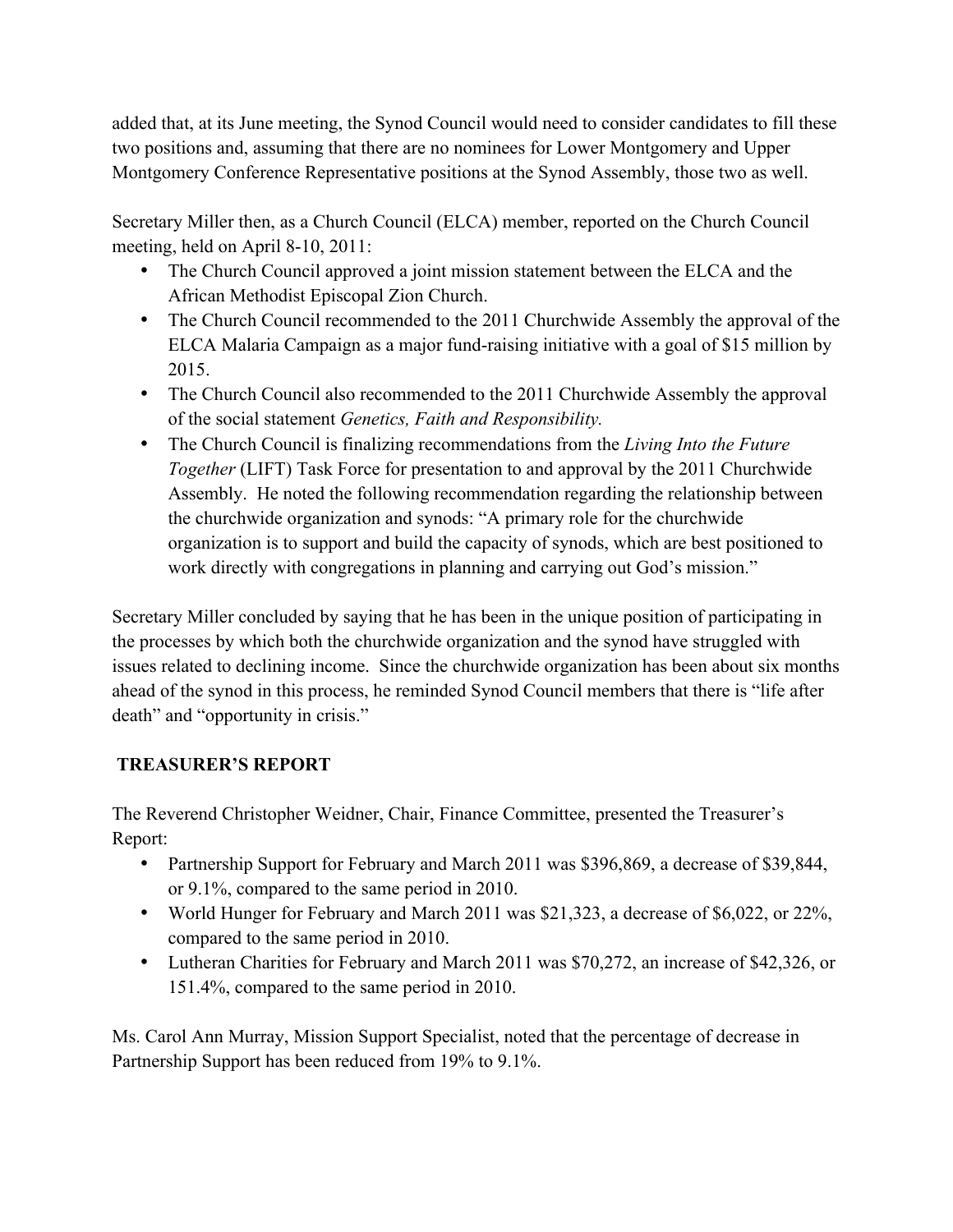#### **FINANCE COMMITTEE REPORT**

Pastor Weidner reviewed the proposed 2012 budget.

Ms. Murray reported that, as of April 12, 2011, the synod has received 113 intents, equaling \$2,081,724.

The Reverend Lee Miller moved the following resolution, which the Synod Council approved:

### **S. C. 11.04.03 RESOLVED THAT the Synod Council approves the 2011 Spending Plan Revision as presented.**

Pastor Lee Miller moved the following resolution, which the Synod Council approved:

**S. C. 11.04.04 RESOLVED THAT the Southeastern Pennsylvania Synod Council recommends to the Synod Assembly the approval of the proposed 2012 budget in the amount of \$2,557,500, with the synod's Proportionate Share giving to the ELCA being set at 53.5%.**

## **SYNOD COUNCIL COMMITTEES**

**Nominating:** Ms. Barbara Spencer noted that two tickets in the Nominating Report to the 2011 Synod Assembly have no nominees.

**Administration:** Pastor Lee Miller reported on the forums planned for the Synod Assembly. Ms. Jill Meuser reported that only one resolution has been submitted to the Reference and Counsel Committee. Ms. Joanne Carlson noted that ushers are still needed at the Synod Assembly. Bishop Burkat reported that the synod will be presenting a gift to Franconia Mennonite Church in recognition of "the historic action taken last summer by the Lutheran World Federation, in which Lutherans repented publicly to Mennonites for the persecutions suffered in the sixteenth century as a result of the condemnations of the Anabaptists by Lutheran reformers."

*Synod Council members recessed for dinner. Sister Jane Roper offered prayer.*

## **PRESENTATION BY THE SYNOD'S ANTI-RACISM TEAM**

Ms. Linda Manson, Facilitator, Anti-Racism Team, introduced the proposed resolution, "Southeastern Pennsylvania (SEPA) Synod Identity as a Practicing Anti-Racist Synod."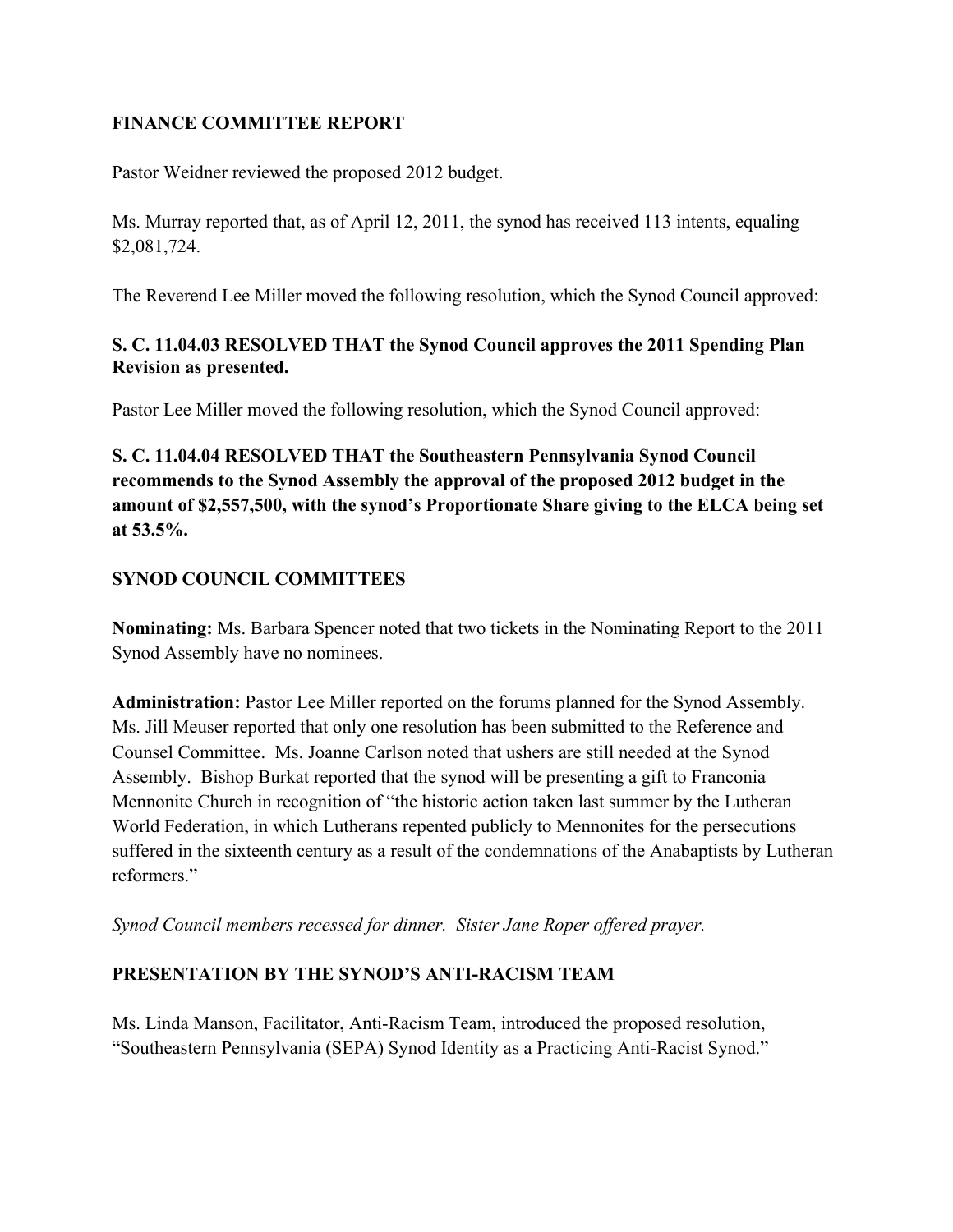The Reverend Gwendolyn King reminded Synod Council members that "racism is a systemic issue, built into our institutions and culture." She added that "we can be leaders within the church [by recommending for approval and, when approved, implementing this resolution], noting that "racism is clearly a justice issue as we embody the fullness of Christ."

Ms. Karen Paulus, a team member, expressed a hope that Synod Council members would commit themselves to participating in an anti-racism workshop.

Ms. Irma Blum, another team member, noted that anti-racism workshops have been able to give participants a clear picture of racism in this country and added that "the Lutheran church is one of the best places to have conversations on race."

Following further discussion, Ms. Spencer moved the following resolution, which the Synod Council approved:

**S. C. 11.04.05 The Synod Council recommends the following resolution, "Southeastern Pennsylvania (SEPA) Synod Identity as a Practicing Anti-Racist Synod," for approval by the 2011 Synod Assembly:**

**Whereas as followers of Christ we are given the Biblical imperative to make disciples of all nations (Matthew 28:19), to love one another as Jesus has loved us (John 14:34), and to cultivate unity among ourselves that we may be one (John17:21); and**

**Whereas we are reminded that we are all inheritors of God's promises because we know that Christ "has broken down the dividing wall, that is, the hostility between us."(Ephesians 2:14); and**

**Whereas scripture further states, "I therefore a prisoner in the Lord, beg you to lead a life worthy of the calling to which you have been called, with all humility and gentleness, with patience, bearing with one another in love, making every effort to maintain the unity of the spirit in the bond of peace. There is one body and one spirit, just as you were called to the one hope of your calling, one Lord, one faith, one baptism, one God and Father of all, who is above all and through all and in all" (Ephesians 4:1-6) ; and**

**Whereas the ELCA in its Social Statement, "Freed in Christ: Race, Ethnicity, and Culture," August 1993, defines racism as "Racism - a mix of power, privilege, and prejudice - is sin, a violation of God's intention for humanity, and the resulting racial, ethnic, and cultural barriers deny the truth that all people are creatures of God and therefore, persons of dignity. Racism fractures and fragments both church and Society;" and**

**Whereas "racism infects and affects everyone. It deforms relationships between and within racial, ethnic or cultural groups. It undermines the promise of community and exacerbates**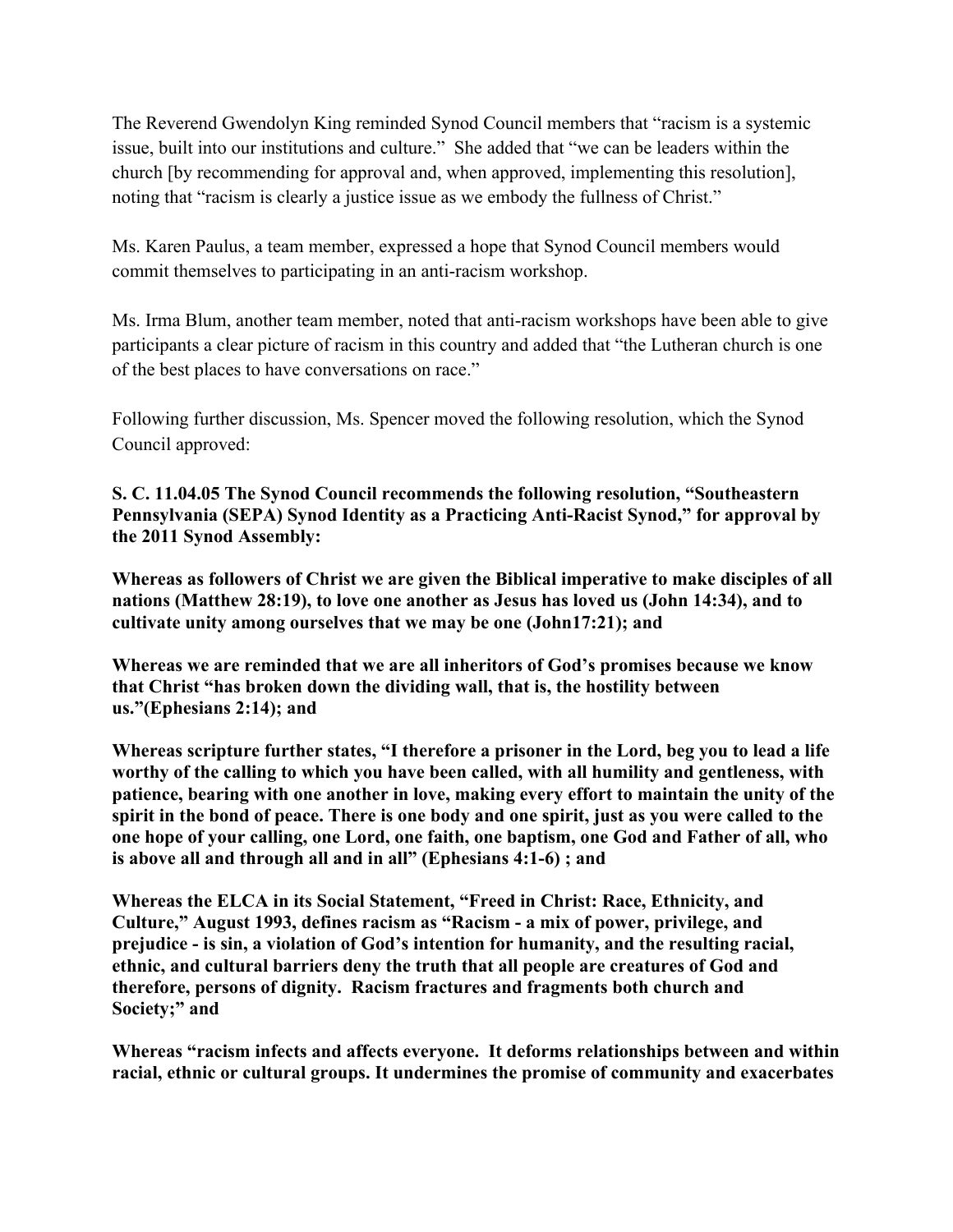**prejudice and unhealthy competition among these groups" (ELCA Social Statement-Freed in Christ: Race, Ethnicity, and Culture August 1993); and**

**Whereas racism is a systemic issue; and is found in the culture of the United States and the policies, procedures, and practices of institutions within the United States, including the Church; and**

**Whereas Women of the ELCA made anti-racism one of its organizational principles and has addressed systemic racism since 1997; and**

**Whereas anti-racism is not a program, but a way of life that works to dismantle racism; now, therefore be it**

**RESOLVED THAT the Southeastern Pennsylvania Synod shall claim and practice an antiracist identity and actively seek full participation and shared power in its committees, task forces, policies, procedures, and practices and in its mission and ministries; and be it further**

**RESOLVED THAT the Southeastern Pennsylvania Synod place a high priority on antiracism education, training, and awareness within the Synod and among its organizations, conferences, congregations, and members; examine its own systems, institutional and cultural practices for racist policies, procedures, and practices and intentionally change those that do not reflect an anti-racist identity, that we may dismantle racism in its various manifestations wherever it may be found; and be it further**

**RESOLVED THAT the Southeastern Pennsylvania Synod, through its Bishop and other leaders call upon its organizations, conferences, congregations, and members through prayer, education, attitude shifts, and actions to diligently work to be anti-racist in their own practices and lives; and prayerfully and actively support anti-racism education, training, and work as central to it**s **future.**

#### **YOUTH MINISTRY REPORT**

Ms. Sara Barber reported on recently completed and upcoming youth events: Senior High Youth Gathering, February 25-27; Wonderfully Made Camp, April 8-11; Helping Hands Day, April 30; the Detroit Servant Trip, July 1-10; and the Costa Rica Servant Trip, July 17-24.

#### **COMPANION SYNOD REPORT**

Ms. Joanne Carlson provided an update on the North East Diocese, Evangelical Lutheran Church of Tanzania.

#### **NEW BUSINESS**

Sisters Sally Kerr and Jane Roper reported that they would be participating (as walkers) in the Lutheran Charities Appeal Bike-athon on June 25.